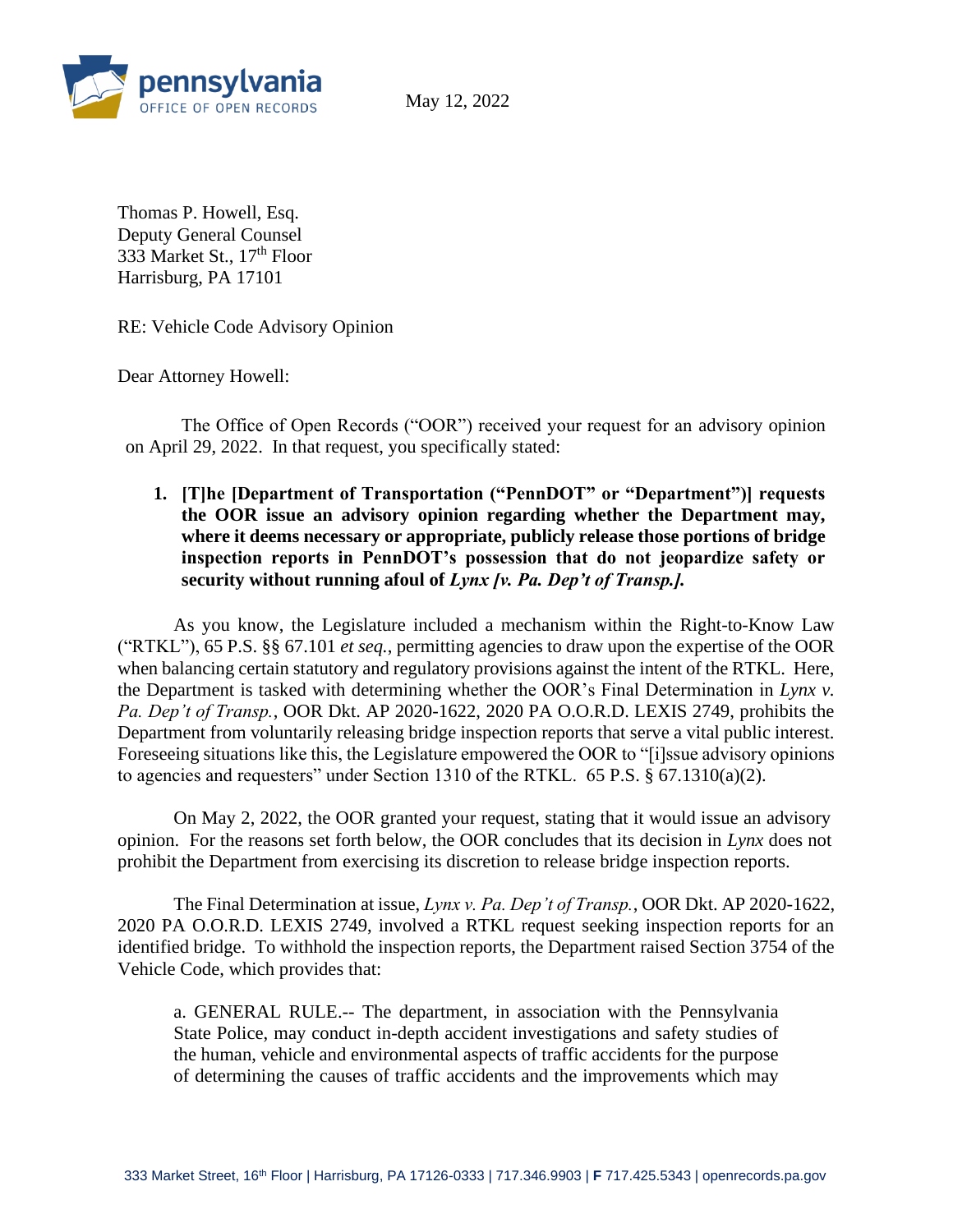help prevent similar types of accidents or increase the overall safety of roadways and bridges.

b. CONFIDENTIALITY OF REPORTS.-- In-depth accident investigations and safety studies and information, records and reports used in their preparation shall not be discoverable nor admissible as evidence in any legal action or other proceeding, nor shall officers or employees or the agencies charged with the development, procurement or custody of in-depth accident investigations and safety study records and reports be required to give depositions or evidence pertaining to anything contained in such in-depth accident investigations or safety study records or reports in any legal action or other proceeding.

75 Pa.C.S. § 3754. The OOR relied upon Section 3754 of the Vehicle Code and the Commonwealth Court's decision in *Pa. Dep't of Transp. v. Office of Open Records*, 7 A.3d 329 (Pa. Commw. Ct. 2020), to conclude that the bridge inspection reports were confidential and therefore, not subject to access under the RTKL. *See* 65 P.S. § 67.305(a)(3).

By its terms, Section 3754(b) applies only to the production of materials or persons for evidence and deposition and, until 2010, the OOR did not interpret this provision as a basis for exemption under the RTKL. However, in *Pa. Dep't of Transp. v. Office of Open Records*, the Commonwealth Court explained that Section 3754(b) creates an evidentiary privilege which is "narrow, but absolute"; therefore, the Court applied this privilege to RTKL requests by way of Section 305(a)(2) of the RTKL. 7 A.3d 329, 355 (Pa. Commw. Ct. 2010); 65 P.S. § 67.305(a)(2). This conclusion was drawn from the Pennsylvania Supreme Court's holding in *Pa. Dep't of Transp. v. Taylor*, wherein the Court found that the Vehicle Code vested an evidentiary privilege against discovery or testimony. 841 A.2d 108, 116 (Pa. 2004) ("The General Assembly obviously has determined that PennDOT can better serve its function, and better ensure the safety of Commonwealth roadways and the lives of its citizens, if the department is shielded from having its internal studies and work product in this area subject to collateral discovery and litigation."). Like other such privileges, the statute bars legal process such as subpoenas because a bar to mandatory testimony is meaningless if it does not also apply to an individual's records. *See Commonwealth v. Wilson*, 602 A.2d 1290, 1295 (Pa. 1992).

Notably, the OOR's decision in *Lynx* does not address the discretionary release of bridge inspection reports, nor does it conclude that any such disclosure would constitute a violation of the RTKL. Further, Section 3754 does not contain any explicit regulation against voluntary release. While the Vehicle Code generally makes it a "summary offense for any person to violate any of the provisions of this title," 75 Pa.C.S.  $\S$  6502(a), in the absence of a confidentiality provision prohibiting the release of the records, there is no support for concluding that an individual can "violate" 75 Pa.C.S. § 3754 by releasing records that they are not statutorily prohibited from disclosing. *Compare*, *e.g.*, 75 Pa.C.S. § 6114(c) (making it a summary offense for any officer, employee, or agency of an agency to disclose records relating to the driving record of a person); 71 P.S. § 1691.8(g) (making it a criminal offense for an individual to disclose certain records under any circumstance).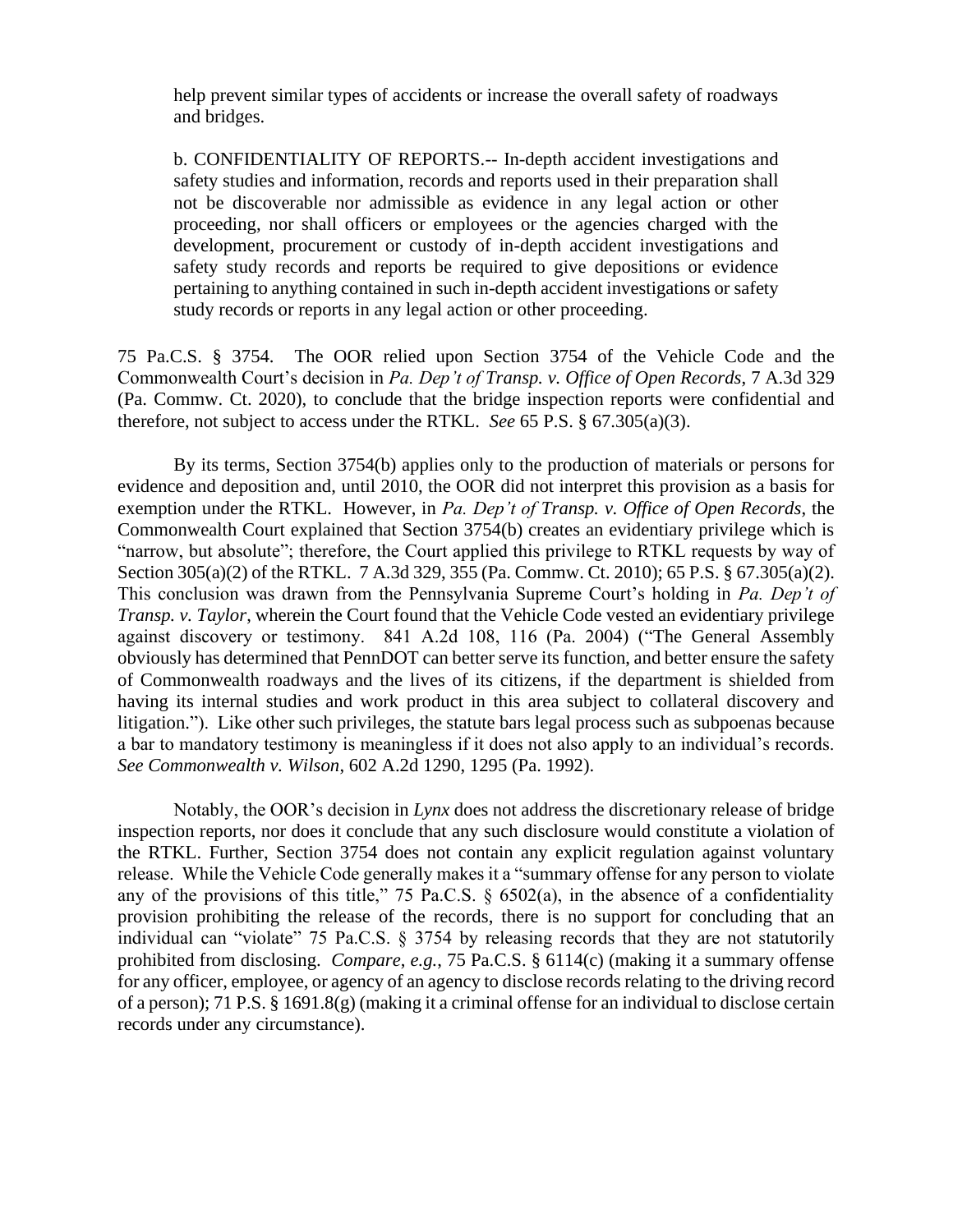The RTKL does not act as a confidentiality statute, as an agency may generally exercise its discretion to release otherwise exempt records unless such action would violate another law or court order.<sup>1</sup> *See* 65 P.S. § 67.506(c). Furthermore, while the Vehicle Code exists independently of the RTKL, based upon our review of Section 3754 and the relevant case law on which the decision in *Lynx* was grounded (*i.e.*, *Pa. Dep't of Transp. v. Office of Open Records* and, more generally, *Pa. Dep't of Transp. v. Taylor*), the OOR has found no explicit regulation, law or order against voluntary disclosure of otherwise protected bridge inspection reports that would bar the Department from authorizing release of such records.

For these reasons, it is the OOR's opinion that the Department's voluntary disclosure of bridge inspection reports, or portions thereof, would not run afoul of the Final Determination in *Lynx v. Pa. Dep't of Transp.* or its underlying precedent.

Thank you for contacting the OOR with your request.

Respectfully,

Elizabeth Nogenseller

Elizabeth Wagenseller Executive Director

<sup>&</sup>lt;sup>1</sup> Importantly, the exercise of an agency's discretion in one instance does not require the agency to exercise its discretion in a later case. *See Coulter v. Pa. Bd. of Probation and Parole*, 48 A.3d 516 (Pa. Commw. Ct. 2012) (finding that "estoppel as a doctrine does not apply to RTKL requests because whether a document is a public document or exempt, that character does not change just because the agency releases some information contained in the document").